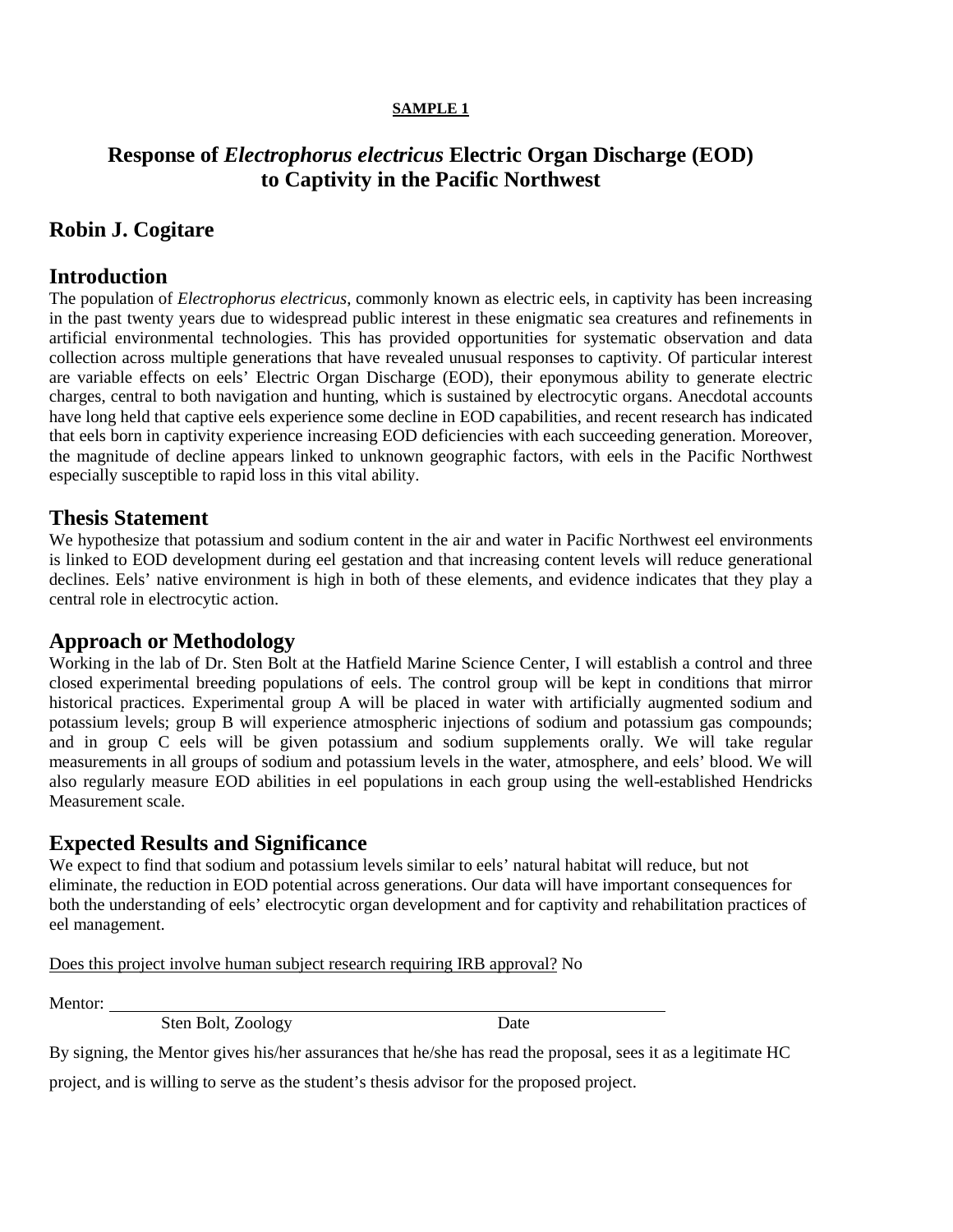### Student Responsibilities

- Work 3 hours each week per research credit in Z 403 course.
- Maintain a notebook/journal/lab record to verify accomplishments, protocols, problems, questions, dates and number of hours worked and results
- Mid-way through the research, student will select committee members (the committee will include the mentor, and two others) to review the thesis. Selection of committee members is in consultation with and approved by the thesis mentor.
- Submit a final draft copy of the thesis to their thesis committee no later than ten business days prior to their scheduled thesis defense date
- Present their thesis in front of their thesis committee, discuss and defend their thesis by answering questions about their research and related topics such as theoretical background, rationale, results, experimental design and overall significance
- Revise, edit, print, and bind the thesis, and gather signatures for submission to the Honors College and the OSU Scholar Archive no later than Friday of week 10 of their graduation term

Student:

Robin J. Cogitare, Nobin J. Cogitare, N. 2008. 2014

By signing, the student gives his/her assurance that he/she agrees to the 'Student Responsibilities' outlined for the proposed project.

# Mentor Responsibilities

- Provide guidance on the development of, and direction of the research project. The project, including background reading and real-time research, should take about 18-30 total hours (6 credits at 3-5 hours per credit).
- Explain and demonstrate how records should to be kept, including notebooks or data organization and storage.
- Identify the publishing or style guide to be used for the thesis: the ESA Style Guide
- Recommend a secondary person for the student to utilize in case of questions. Kelli K.
- Assist in preparing and reviewing:
	- o project timeline
	- o project reference materials
	- o drafts of the written thesis
- Assist in selecting and approving fellow committee members
- Provide grades for research credits in terms student enrolls in
- Provide guidance as the student designs the poster and prepares for the thesis defense
- Facilitate the student's thesis defense

Mentor:

Sten Bolt, Zoology Date

By signing, the mentor gives his/her assurance that he/she agrees to the 'Mentor Responsibilities' outlined for the proposed project.